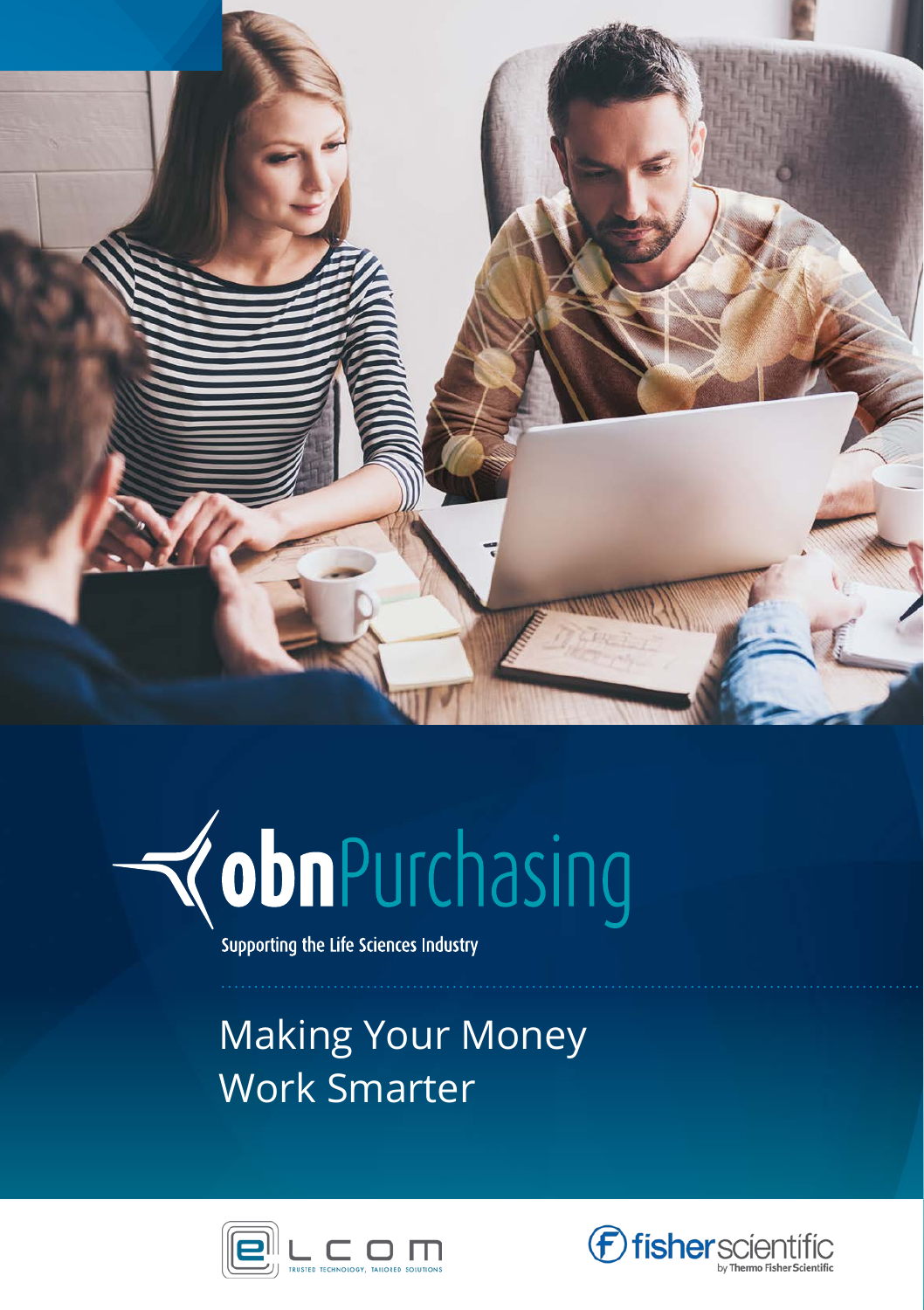## **OBN PURCHASING CONSORTIUM**

One of the major services that we offer Members is our Purchasing Consortium. Read on to find out how it works and the savings your company could be making.

#### **Key Features of the Purchase Consortium include:**

- Average savings up to 50% against list price
- Big or small, office or laboratory any type of business can save money
- Low cost of entry all OBN Full Members are eligible to take part
- UK's most comprehensive and costeffective group-purchasing solution for life sciences companies
- 100 plus Member companies together saved more than £10 million in the last two years
- Managed by a full-time, in-house Procurement Manager
- Capital expenditure support
- Negotiation service
- Guidance and support on e-Procurement
- New suppliers regularly added
- OBN has a new online Purchasing Platform

### **Savings analysis**

OBN has five levels of Membership fees depending on the size of your company. In order to take advantage of the Purchasing Consortium you must be a Full Member of OBN. The amount you save is determined by the size of your company.

See some example savings in the chart below.

| <b>Company type</b><br>(UK employee number) | <b>Spend</b><br>without<br>discount | <b>Spend with</b><br>discount | <b>Savings</b> | % Saved |
|---------------------------------------------|-------------------------------------|-------------------------------|----------------|---------|
| Sole trader/Micro company (1-5)             | £9.342                              | £3,134                        | £6,208         | 66.5%   |
| Small company (6-20)                        | £131,673                            | £68,824                       | £67.849        | 47.7%   |
| Medium company (21-50)                      | £172,977                            | £51,277                       | £121,750       | 70.4%   |
| Large company (51-100)                      | £461,822                            | £327,388                      | £134,434       | 29.1%   |

Official Sponsors of the Purchasing Consortium

fisherscientific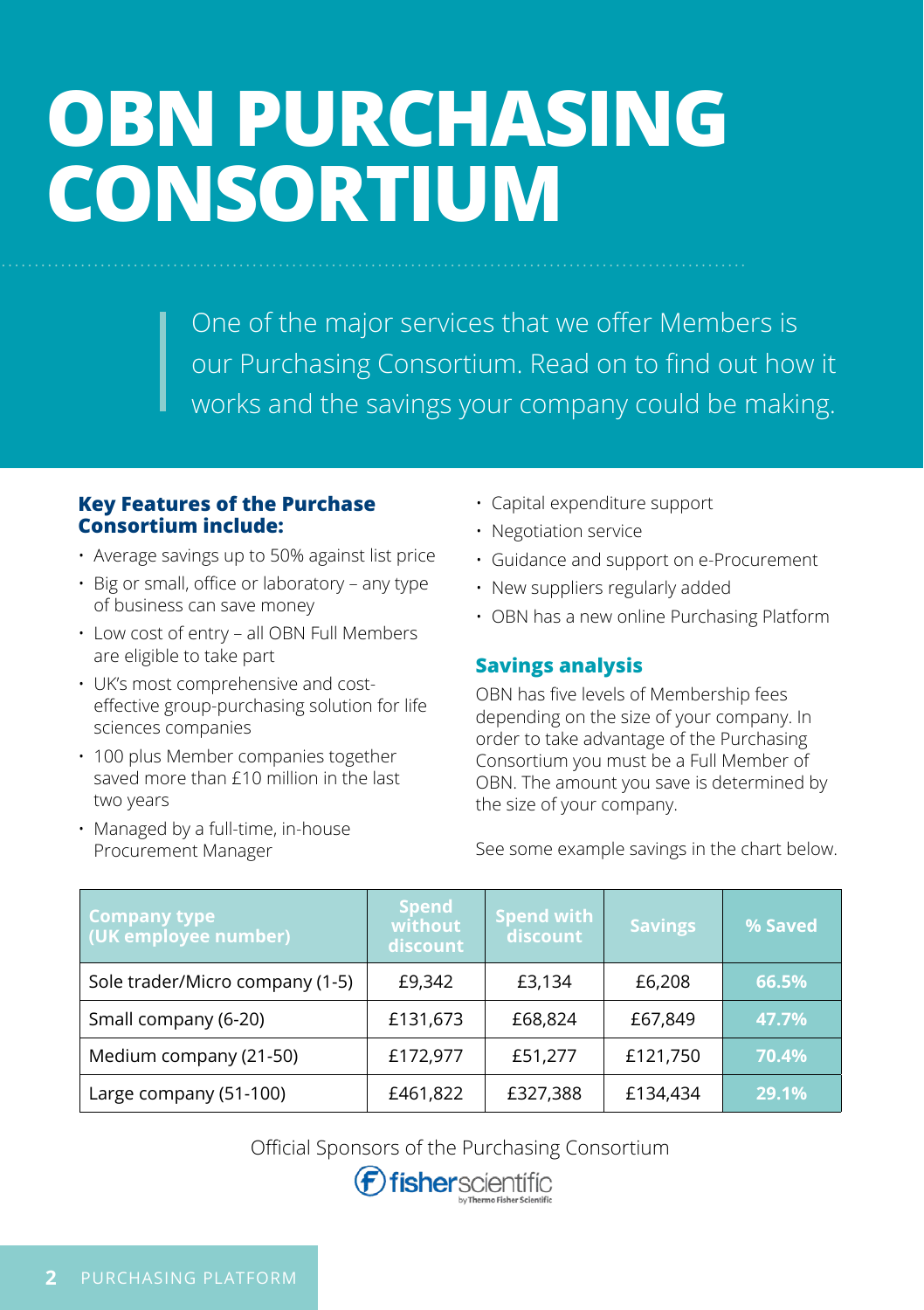

### **In February 2019 OBN launched its new online Purchasing Platform. The aim of this Purchasing Platform is to enable users to have a better overview and control of spend and so save time and money.**





The Purchasing Platform, sponsored by **Fisher Scientific** and provided by **ELCOM**, is a cloud-based procurement solution, which allows Members to place orders directly with OBN's preferred suppliers and a host of others all in one portal. Fisher Scientific Punch-out is now available and provides a direct link to the Fisher Scientific website via the Purchasing Platform, allowing for live availability of stock and prices.

### **Purchasing Platform benefits include:**

- Greater control of spend
- All suppliers in one place
- Guided buying experience
- Increased compliance
- Great ROI and spend under management
- Lower transaction costs
- Reduced purchasing costs
- Comprehensive spend analysis
- Opportunities to expand capabilities and grow with the organisation

**Please see below details of the companies who we currently have catalogues or Punchout for. Additional suppliers will be added on a regular basis and all users will be notified** 

### **O** Air Liquide















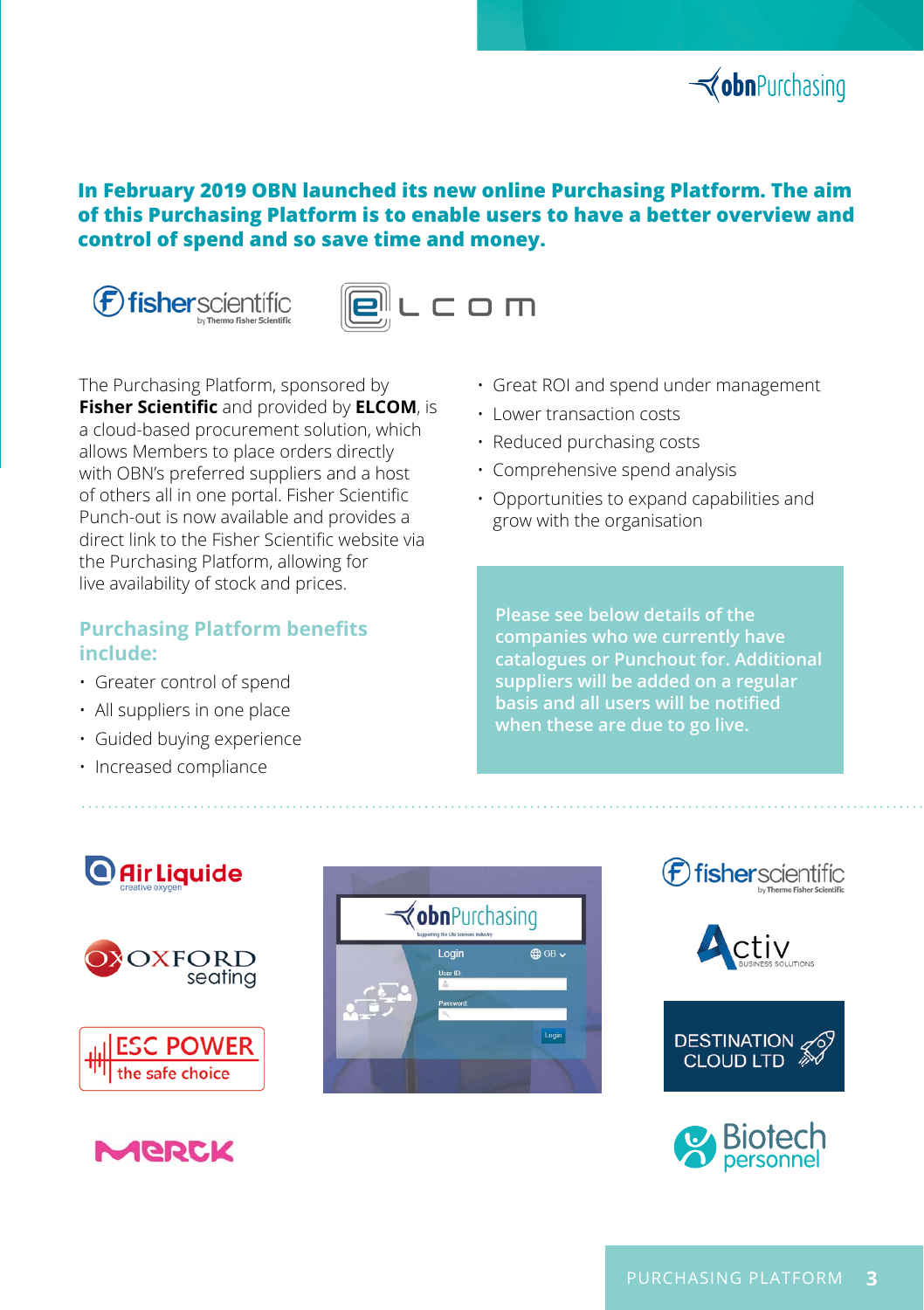# **ELCOM**

Elcom provides best-in-class solutions that are, first and foremost, relevant to their clients' needs to provide efficiency, compliance, savings, fraud prevention and income generation.

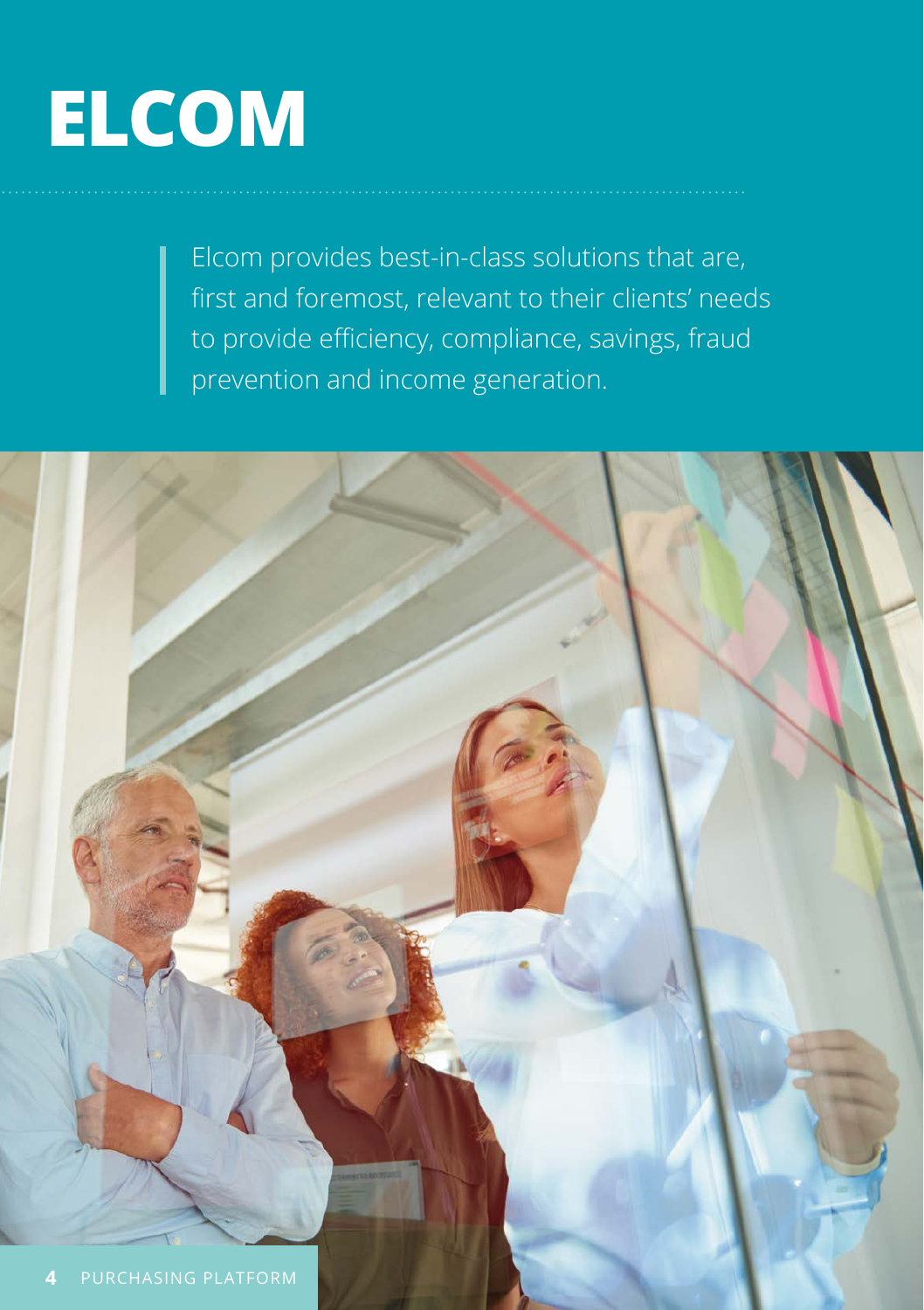

**Elcom specialise in delivering successful Purchase2Pay, Source2Pay, e-Invoicing, e-Marketplace & e-Funding (Supply Chain Financing) solutions to help their customers (including Life Science Organisations) to increase efficiency, mitigate risk, eliminate fraud and reduce costs. Their solutions enable their customers to strengthen relationships with suppliers while obtaining better prices.** 

Elcom are proud to provide the technology that drives the OBN Purchasing Platform and to offer enhancements to augment OBN's Members' investments in the OBN e-Marketplace. These enhancement options include integration to ERP/FMS (Financial Management Systems), e-Invoicing (to provide touchless invoice processing), Supply Chain Financing, etc.

As the world's first cloud-based e-Procurement company, Elcom have focused decades of know-how on pioneering flexible proprietary technology with one aim: to help our clients simplify, optimise and energise their Supply Chain.

Their e-Procurement, e-Invoicing and e-Funding solutions are being used in organisations as diverse as government administration agencies, emergency services, medical facilities, life sciences organisations, universities and schools. As a world leader in the deployment of advanced Purchase to Pay and e-Invoicing technology, Elcom have helped their clients optimise their organisation and save more than £1 billion in audited savings.

**Elcom's solutions are easy to use, easy to implement:** no hassles, no worries. Their cloud-based delivery technologies allow for rapid deployment and access from any device that supports a browser, such as computers, smart phones and tablets.

**From e-Invoicing, to e-Procurement, to e-Funding, Elcom's expertise is rooted in decades of experience in simplifying and tailoring IT complexity to meet customer needs. Benefits include:**

- Lower transaction costs (Elcom's e-Invoicing solution for one customer has processed a total of 412,000 invoices at an audited savings of £5.4 million. Also, according to CIPS (Chartered Institute of Purchasing & Supply), a P2P solution will reduce costs by between £30 to £55 per Purchase Order).
- Fewer disputes
- Faster payment cycles
- Improved procurement controls
- Better visibility of spend
- Accelerated payment
- Fraud prevention and compliance

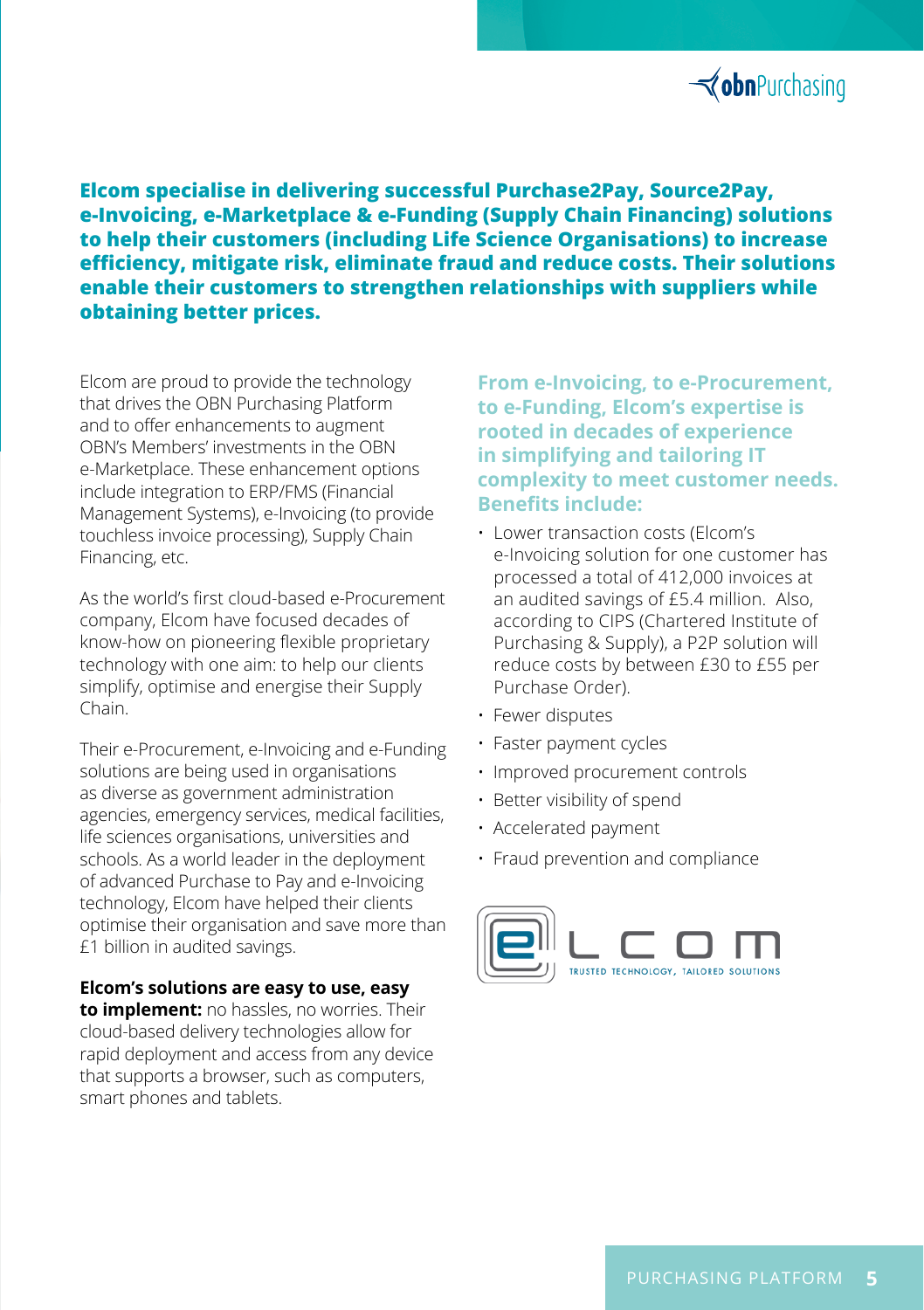# **FISHER SCIENTIFIC**

Fisher Scientific is working with OBN bringing you an e-commerce solution

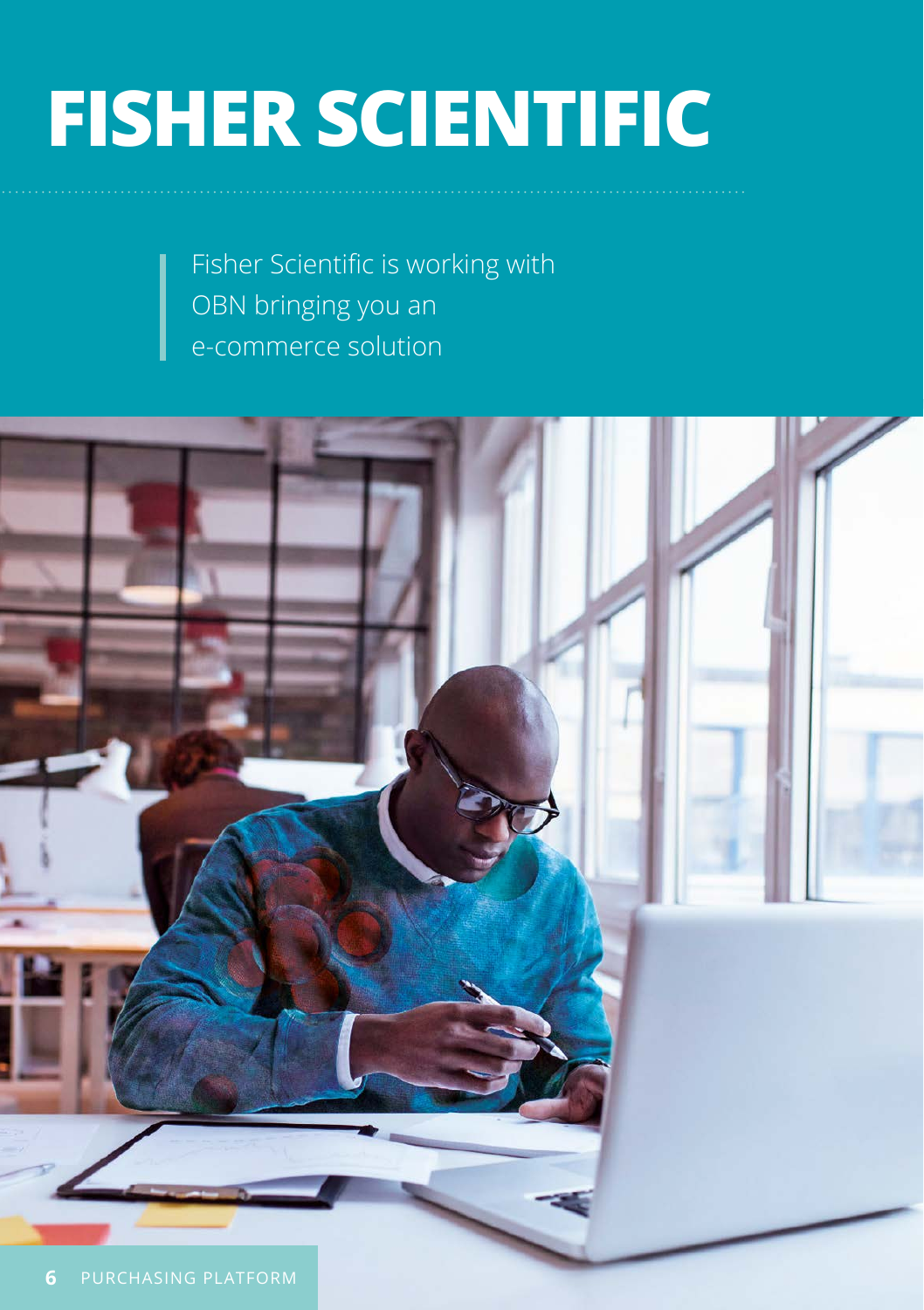

### **The Fisher Scientific webshop is accessed by an efficient, direct 'punchout' from the OBN-ELCOM platform.**

#### **Benefits to you of using e-Business:**

- Reduced costs orders and invoices processed seamlessly. Using an e-business solution offers soft cost savings of up to £14.5 per order raised\*
- Improved efficiency transactions are sent securely and in real time
- Increased accuracy greater visibility for procurement via electronic transactions
- Speeds delivery reduced CO2 footprint by eliminating paper-based processes.
- \*Potential savings based on calculations made by the not-for-profit organisation GS1

**Fisher Scientific is the preferred supplier to OBN with over a 10-year relationship as the core supplier to its Members offering savings of 40% plus on list pricing. OBN Members saved a total of £3.8 million in 2018 compared to list pricing.** 

### **Other benefits to the scheme include:**

- 2000 + contract lines, plus comprehensive discount schedule for ad hoc purchases
- No delivery charges for catalogue purchases
- No minimum order charges
- No ice charges
- Wide range of products with over 250,000 catalogue lines
- Account management support for all Members to help you get the right products to accelerate your research.